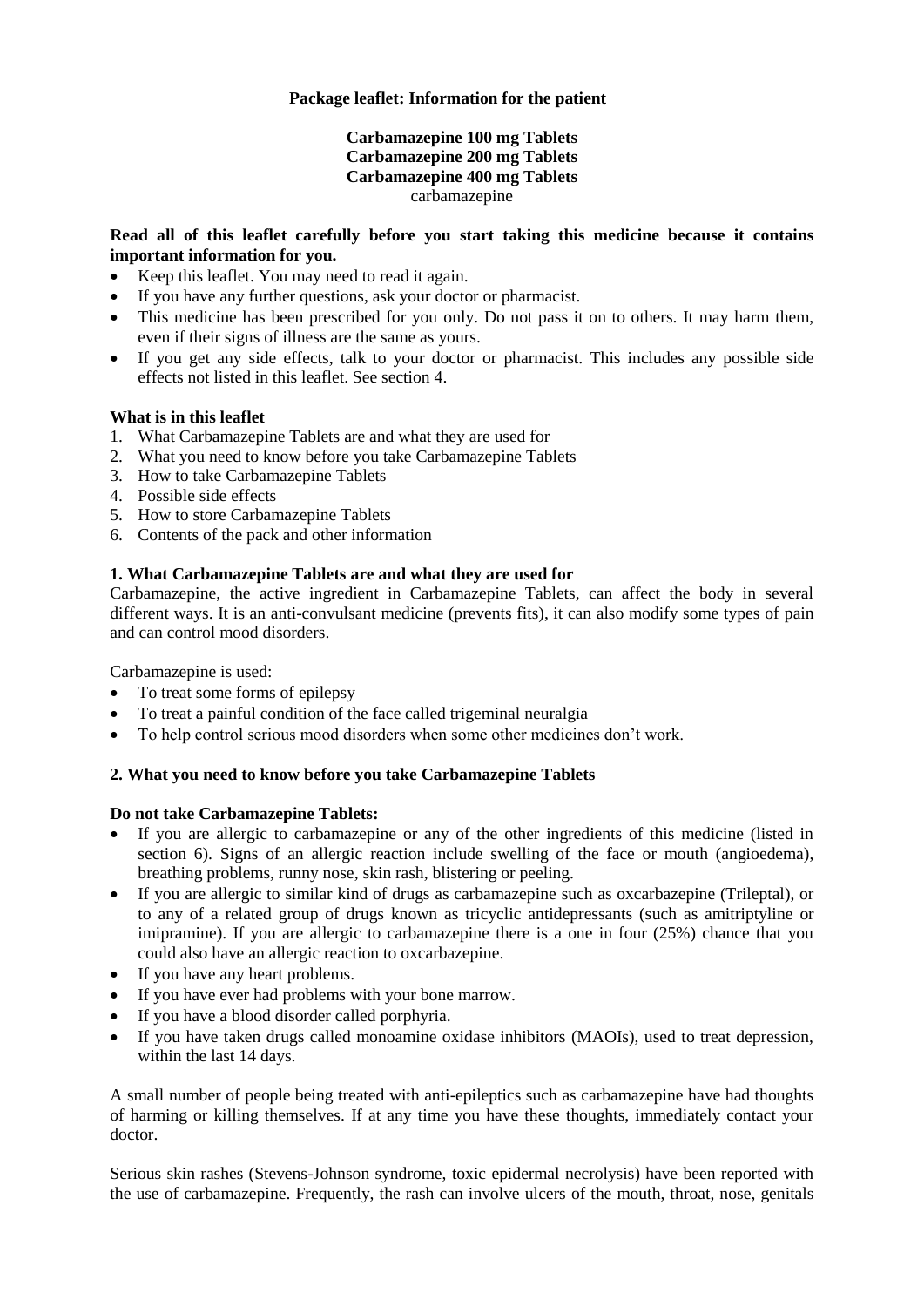and conjunctivitis (red and swollen eyes). These serious skin rashes are often preceded by influenzalike symptoms fever, headache, body ache (flu-like symptoms). The rash may progress to widespread blistering and peeling of the skin. The highest risk for occurrence of serious skin reactions is within the first months of treatment.

These serious skin reactions can be more common in people from some Asian countries. The risk of these reactions in patients of Han Chinese or Thai origin may be predicted by testing a blood sample of these patients. Your doctor should be able to advise if a blood test is necessary before taking carbamazepine.

If you develop a rash or these skin symptoms, stop taking carbamazepine and contact your doctor immediately.

## **Warnings and precautions**

Talk to your doctor or pharmacist before taking Carbamazepine Tablets:

- If you are pregnant or planning to become pregnant.
- If you are breastfeeding.
- If you suffer from the sort of epilepsy where you get mixed seizures which include absences.
- If you have any mental illness.
- If you are allergic to an epilepsy medicine called phenytoin.
- If you have liver problems.
- If you have kidney problems associated with low sodium blood level or you have kidney problems and you are taking certain medicines that lower sodium blood levels (diuretics such as hydrochlorothiazide, furosemide).
- If you are elderly.
- If you have any eye problems such as glaucoma (increased pressure in the eye) or you have difficulty retaining your urine.

### **Other medicines and Carbamazepine Tablets**

Tell your doctor if you are taking, have recently taken or might take any other medicines, including anything that you have bought from a chemist or health food shop. It may be necessary to change the dose of some medicines, or stop taking something altogether.

### **Tell the doctor if you are taking:**

- Hormone contraceptives, e.g. pills, patches, injections or implants. Carbamazepine affects the way the contraceptive works in your body, and you may get breakthrough bleeding or spotting. It may also make the contraceptive less effective and there will be a risk of getting pregnant. Your doctor will be able to advise you about this, and you should think about using other contraceptives.
- Hormone Replacement Therapy (HRT). Carbamazepine can make HRT less effective.
- Any medicines for depression or anxiety.
- Corticosteroids ('steroids'). You might be taking these for inflammatory conditions such as asthma, inflammatory bowel disease, muscle and joint pains.
- Anticoagulants to stop your blood clotting.
- Antibiotics to treat infections including skin infections and TB (e.g. ciprofloxacin).
- Antifungals to treat fungal infections.
- Painkillers containing paracetamol, dextropropoxyphene, tramadol, methadone or buprenorphine.
- Other medicines to treat epilepsy.
- Medicines for high blood pressure or heart problems.
- Antihistamines (medicines to treat allergy such as hayfever, itch, etc).
- Diuretics (water tablets).
- Cimetidine or omeprazole (medicines to treat gastric ulcers).
- Isotretinoin (a medicine for the treatment of acne).
- Metoclopramide or aprepitant (anti-sickness medications).
- Acetazolamide (a medicine to treat glaucoma increased pressure in the eye).
- Danazol or gestrinone (treatments for endometriosis).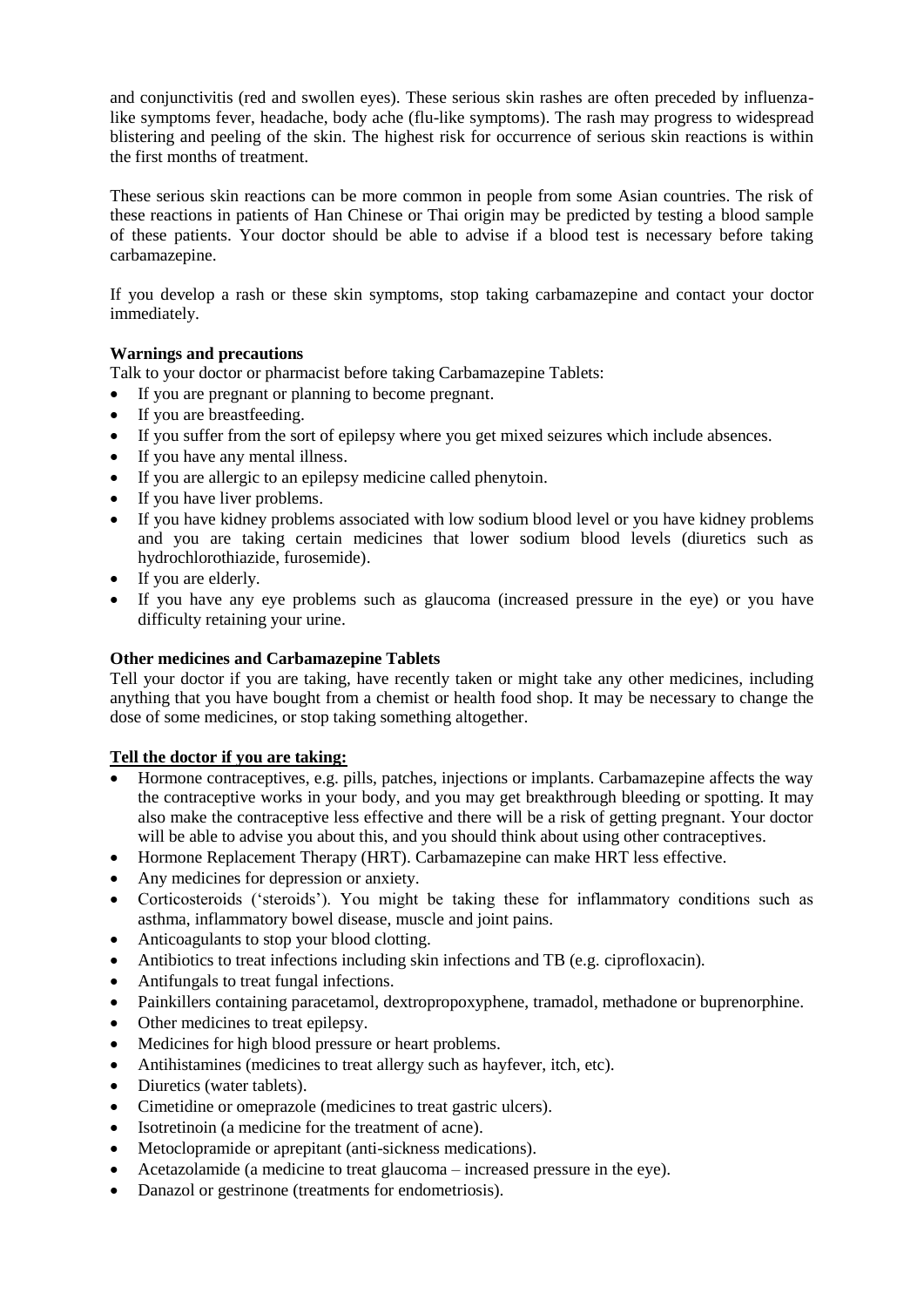- Theophylline or aminophylline (used in the treatment of asthma).
- Ciclosporin, tacrolimus or sirolimus (immunosuppressants used after transplant operations, but also sometimes in the treatment of arthritis or psoriasis).
- Drugs to treat schizophrenia (e.g. paliperidone, aripiprazole).
- Cancer drugs (e.g. temsirolimus, cyclophosphamide, lapatinib).
- The anti-malarial drug, mefloquine.
- Drugs to treat HIV.
- Levothyroxine (used to treat hypothyroidism).
- Tadalafil (used to treat impotence).
- Albendazole (used to treat worms).
- Bupropion (used to help stop smoking).
- A herbal remedy called St John's Wort or Hypericum.
- Drugs or supplements containing Vitamin B (nicotinamide).

### **Carbamazepine Tablets with food, drink and alcohol**

- Drinking alcohol may affect you more than usual. Discuss whether you should stop drinking with your doctor.
- Eating grapefruit, or drinking grapefruit juice, may increase your chance of experiencing side effects.
- Your doctor may want you to have a number of blood tests before you start taking Carbamazepine and from time to time during your treatment. This is quite usual and nothing to worry about.

### **Pregnancy and breastfeeding**

If you are pregnant or breast-feeding, think you may be pregnant or are planning to have a baby, ask your doctor for advice before taking this medicine. If you do get pregnant while you're taking Carbamazepine Tablets you must tell the doctor straightaway. It is important that your epilepsy remains well controlled, but, as with other anti-epilepsy treatments, there is a risk of harm to the foetus. Make sure you are very clear about the risks and the benefits of taking Carbamazepine Tablets.

Mothers taking Carbamazepine Tablets can breastfeed their babies, but you must tell the doctor as soon as possible if you think that the baby is suffering side effects such as excessive sleepiness, skin reaction or yellow skin and eyes, dark urine or pale stools.

### **Driving and using machines**

Carbamazepine Tablets can make you feel dizzy or drowsy, or may cause blurred vision, double vision, or you may have a lack of muscular coordination, especially at the start of treatment or when the dose is changed. If you are affected in this way, or if your eyesight is affected, you should not drive or operate machinery.

### **Carbamazepine Tablets contain sodium**

This medicine contains less than 1 mmol sodium (23 mg) per dosage unit, that is to say essentially sodium-free.

### **3. How to take Carbamazepine Tablets**

**Always take this medicine exactly as your doctor has told you. Check with your doctor if you are not sure. The dose will be on the pharmacist's label. Check the label carefully. It is important to take the tablets at the right times. If you are not sure, ask your doctor or pharmacist. Keep taking your tablets for as long as you have been told, unless you have any problems. In that case, check with your doctor.** 

Your doctor will usually start Carbamazepine at a fairly low dose which can then be increased to suit you individually. The dose needed varies between patients. You can take Carbamazepine Tablets during, after or between meals. Swallow the tablets with a drink. You are usually told to take a dose two or three times a day. The score line is only there to help you break the tablet if you have difficulty swallowing it whole.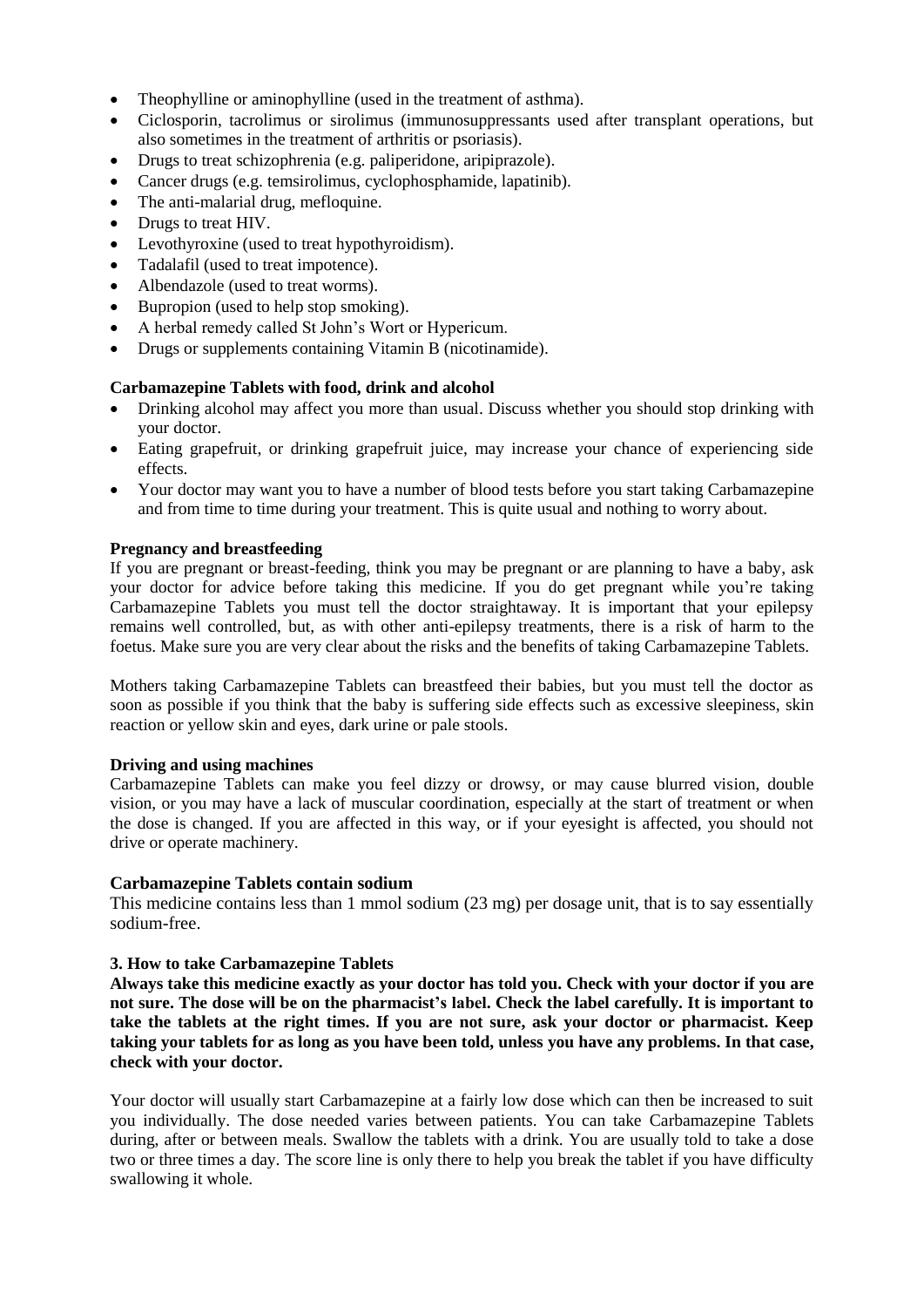To treat epilepsy the usual doses are:

### **Adults:**

800–1,200 mg a day, although higher doses may be necessary. If you are elderly you might require a lower dose.

## **Children:**

Aged 5–10 years: 400–600 mg a day Aged 10–15 years: 600–1,000 mg a day. Carbamazepine Tablets are not recommended for children under 5.

### To treat trigeminal neuralgia the usual dose is:

600–800 mg a day. The maximum dose is 1200 mg a day. If you are elderly you might require a lower dose.

To treat mood swings the usual dose is: 400–600 mg a day.

# **If you forget to take Carbamazepine Tablets**

If you forget to take a dose, take one as soon as you remember. If it is nearly time for your next dose though, just take the next dose and forget about the one you missed.

## **If you take more Carbamazepine Tablets than you should**

If you accidentally take too many Carbamazepine Tablets, tell your doctor or your nearest hospital casualty department. Take your medicine pack with you so that people can see what you have taken.

## **4. Possible side effects**

Like all medicines, this medicine can cause side effects, although not everybody gets them.

## **Some side effects can be serious**

# **Stop taking Carbamazepine Tablets and tell your doctor straight away if you notice:**

- Serious skin reactions such as rash, red skin, blistering of the lips, eyes or mouth, or skin peeling accompanied by fever. These reactions may be more frequent in patients of Chinese or Thai origin
- Mouth ulcers or unexplained bruising or bleeding
- Sore throat or high temperature, or both
- Yellowing of your skin or the whites of your eyes
- Swollen ankles, feet or lower legs
- Any signs of nervous illness or confusion
- Pain in your joints and muscles, a rash across the bridge of the nose and cheeks and problems with breathing (these may be the signs of a rare reaction known as lupus erythematosus)
- Fever, skin rash, joint pain, and abnormalities in blood and liver function tests (these may be the signs of a multi-organ sensitivity disorder)
- Bronchospasm with wheezing and coughing, difficulty in breathing, feeling faint, rash, itching or facial swelling (these may be the signs of a severe allergic reaction)
- Pain in the area near the stomach.

# **The side effects listed below have also been reported.**

### **Very common: may affect more than 1 in 10 people:**

Leucopenia (a reduced number of the cells which fight infection making it easier to catch infections); dizziness and tiredness; feeling unsteady or finding it difficult to control movements; feeling or being sick; changes in liver enzyme levels (usually without any symptoms); skin reactions which may be severe.

### **Common: may affect up to 1 in 10 people:**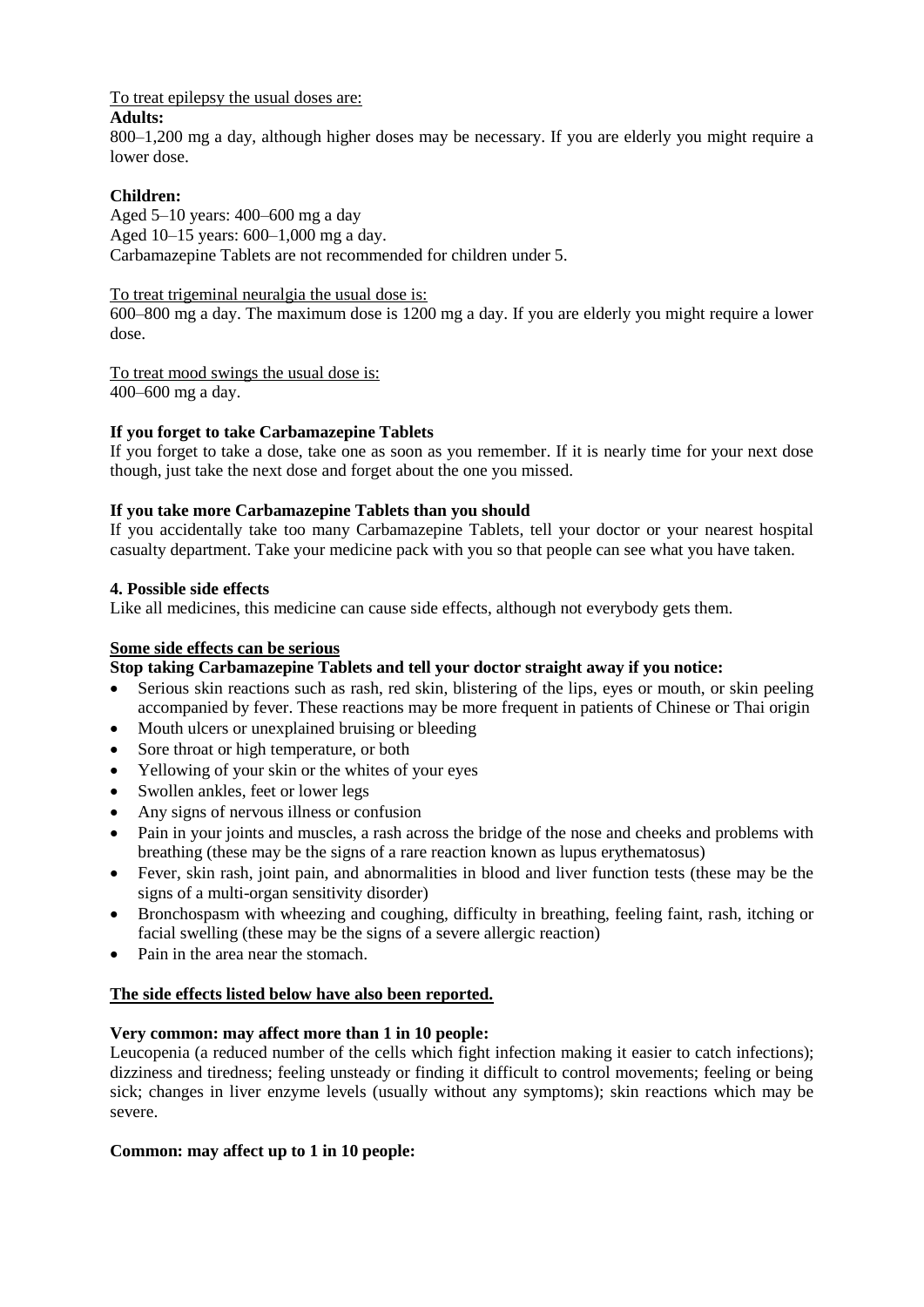Changes in the blood including an increased tendency to bruise or bleed; fluid retention and swelling; weight increase; low sodium in the blood which might result in confusion; headache; double or blurred vision; dry mouth.

### **Uncommon: may affect up to 1 in 100 people:**

Abnormal involuntary movements including tremor or tics; abnormal eye movements; diarrhoea; constipation.

### **Rare: may affect up to 1 in 1,000 people:**

Disease of the lymph glands; folic acid deficiency; a generalised allergic reaction including rash, joint pain, fever, problems with the kidneys and other organs; hallucinations; depression; loss of appetite; restlessness; aggression; agitation; confusion; speech disorders; numbness or tingling in the hands and feet; muscle weakness; high blood pressure (which may make you feel dizzy, with a flushed face, headache, fatigue and nervousness); low blood pressure (the symptoms of which are feeling faint, light headed, dizzy, confused, having blurred vision); changes to heart beat; stomach pain; liver problems including jaundice; symptoms of lupus.

## **Very rare: may affect up to 1 in 10,000:**

Changes to the composition of the blood including anaemia; porphyria; meningitis; swelling of the breasts and discharge of milk which may occur in both male and females; abnormal thyroid function tests; osteomalacia (which may be noticed as pain on walking and bowing of the long bones in the legs); osteoporosis; increased blood fat levels; taste disturbances; conjunctivitis; glaucoma; cataracts; hearing disorders; heart and circulatory problems including deep vein thrombosis (DVT), the symptoms of which could include tenderness, pain, swelling, warmth, skin discoloration and prominent superficial veins; lung or breathing problems; severe skin reactions including Stevens-Johnson syndrome (These reactions may be more frequent in patients of Chinese or Thai origin); sore mouth or tongue; liver failure; increased sensitivity of the skin to sunlight; alterations in skin pigmentation; acne; excessive sweating; hair loss; increased hair growth on the body and face; muscle pain or spasm; sexual difficulties which may include reduced male fertility, loss of libido or impotence; kidney failure; blood spots in the urine; increased or decreased desire to pass urine or difficulty in passing urine.

### **Unknown: frequency cannot be estimated from the available data:**

Severe skin reactions, accompanied by feeling unwell and changes in blood results; diarrhoea, abdominal pain, and fever (signs of inflammation of the colon); reactivation of herpes virus infection (can be serious when immune system is depressed); complete loss of nails; fracture; decrease in the measure of the bone density; drowsiness; memory loss; purple or reddish-purple bumps that may be itchy.

### **Do not be alarmed by this list. Most people take Carbamazepine Tablets without any problems.**

## **If any of the symptoms become troublesome, or if you notice anything else not mentioned here, please go and see your doctor. He/she may want to give you a different medicine.**

There have been reports of bone disorders including osteopenia and osteoporosis (thinning of the bone) and fractures. Check with your doctor or pharmacist if you are on long-term antiepileptic medication, have a history of osteoporosis, or take steroids.

### **Reporting of side effects**

If you get any side effects, talk to your doctor, pharmacist or nurse. This includes any possible side effects not listed in this leaflet. You can also report side effects directly via:

#### HPRA Pharmacovigilance Website[: www.hpra.ie.](http://www.hpra.ie/)

By reporting side effects you can help provide more information on the safety of this medicine.

# **5. How to store Carbamazepine Tablets**

Keep this medicine out of the sight and reach of children.